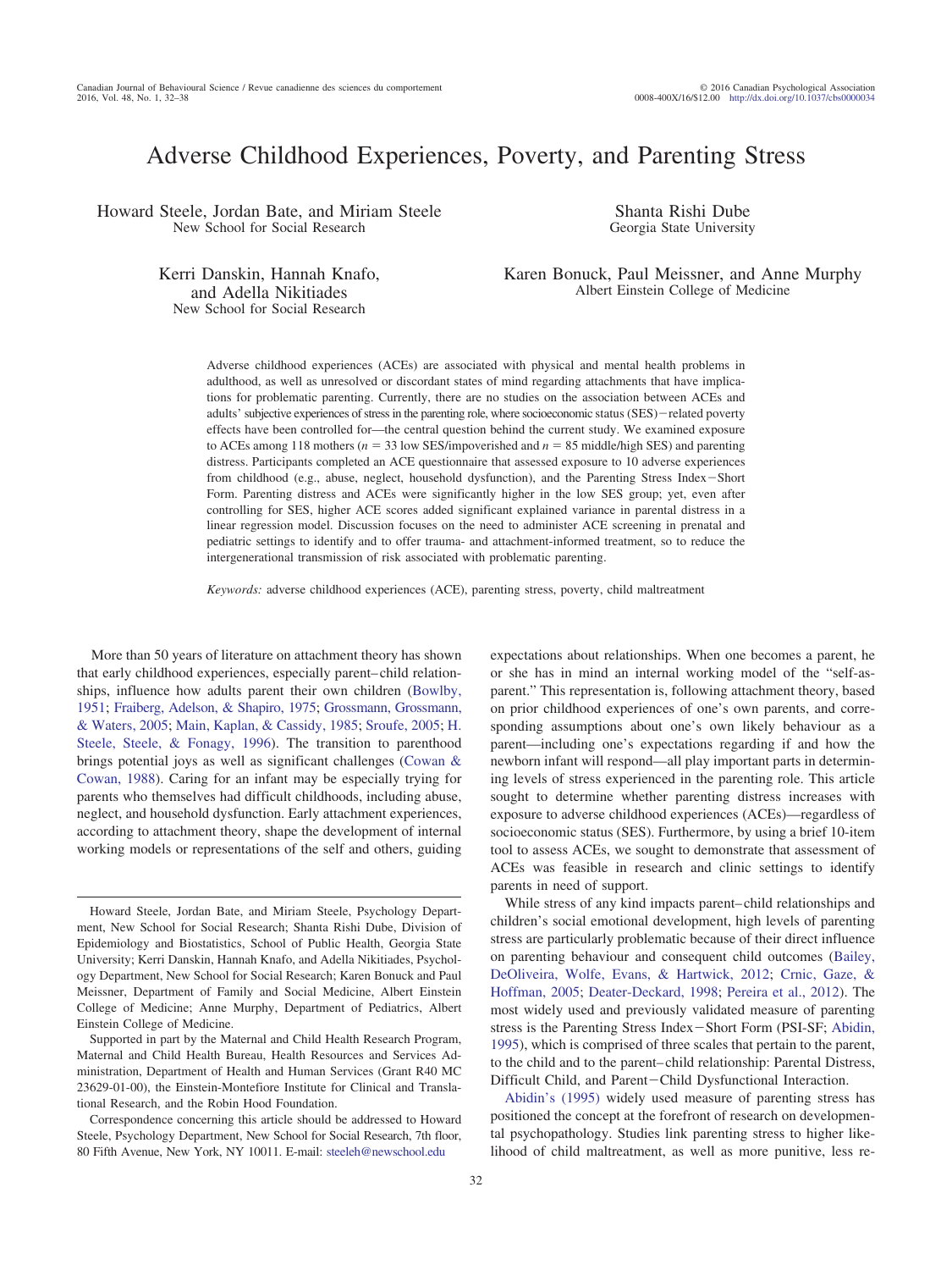sponsive, and less stimulating parent–child interactions [\(Whiteside-](#page-6-4)[Mansell et al., 2007\)](#page-6-4). Furthermore, parenting stress in the earliest years predicts internalizing and externalizing behaviours in young children [\(Bagner et al., 2009\)](#page-5-8). As such, understanding the causes of parenting stress is critical to achieving the goal of reducing child maltreatment and setting children on healthy developmental trajectories.

Previous research from the Adverse Childhood Experiences (ACE) Study has demonstrated that exposure to ACEs in the first 18 years of life is associated with adverse medical and mental health outcomes in adulthood. Some outcomes demonstrated to be associated with ACEs could potentially impinge on parenting. They include depression [\(Chapman et al., 2004\)](#page-5-9), suicidality [\(Dube](#page-5-10) [et al., 2001\)](#page-5-10), risk of illicit drug use and HIV sexual risk behaviour [\(Dube et al., 2003;](#page-5-11) [Meade, Kershaw, Hansen, & Sikkema, 2009\)](#page-6-5), alcohol abuse [\(Dube, Anda, Felitti, Edwards, & Croft, 2002\)](#page-5-12), heart disease, skeletal fractures, cancer, diabetes, and overall poorer health [\(Felitti et al., 1998\)](#page-5-13). Findings from the seminal ACE Study showed strong and graded associations between the total number of ACE exposures and these physical and mental health problems across the life span. Additionally, high levels of ACEs are associated with pronounced difficulties in making sense of early childhood experiences that have implications for parenting.

Research on the impact of ACEs and attachment among adults may provide a better understanding of the mechanisms through which problematic parenting may occur. Using a 10-category Adverse Childhood Experiences Questionnaire, [Murphy et al.](#page-6-6) [\(2014\)](#page-6-6) found that mothers who reported four or more ACEs demonstrated significantly higher rates of unresolved loss or trauma or highly disparate states of mind (cannot classify) in response to the Adult Attachment Interview (AAI; [Main, Goldwyn, &](#page-6-7) Hesse, 2003; [Main, Hesse, & Goldwyn, 2008\)](#page-6-8), the gold standard measure of attachment patterns in adults. Interviews classified as unresolved and/or cannot classify show failures in reality testing, dissociation, absorption, rapid shifts in one's emotional stance, and numbing or passivity, and predict the most troubling infant-parent relationships, in which fear and disorganization predominate [\(Lyons-Ruth &](#page-5-14) [Jacobvitz, 2008;](#page-5-14) [H. Steele et al., 1996;](#page-6-2) [van IJzendoorn, 1995\)](#page-6-9). In parents, these interview-based attachment classifications tend to be associated with higher rates of child maltreatment and more hostile intrusive behaviours [\(Lyons-Ruth & Jacobvitz, 2008\)](#page-5-14). Thus, a parent's early childhood experiences may indirectly impact parenting; parents' attachment patterns tend to shape both their representations of their children and parenting behaviour, namely, sensitivity and responsiveness [\(Haft & Slade, 1989;](#page-5-15) [Slade, 2005;](#page-6-10) [van IJzendoorn, 1995\)](#page-6-9). Evidence for the direct impact of ACEs on parenting behaviours includes data on infant spanking and corporal punishment. In a sample of over 100 Black mothers, those who had been exposed to physical and verbal abuse were more likely to report spanking their infants than those who did not have such experiences, and the group who spanked their infants also (not surprisingly) used of corporal punishment as a parenting strategy- [\(Chung et al., 2009\)](#page-5-16).

Other research has explored the relation between parents' own experience of maltreatment and their subsequent parenting styles. [Pereira et al. \(2012\)](#page-6-3) using the Childhood Trauma Questionnaire (CTQ), which assesses whether adults *feel* they suffered childhood abuse and neglect, found that mothers who reported greater childhood maltreatment were observed to be less sensitive with their infants, and that this relation was mediated by the parents' level of parenting stress. Using the CTQ, [Ammerman et al., \(2013\)](#page-5-17) found that childhood trauma had a significant positive association with parenting stress; this relation was mediated by maternal depression and social support through independent pathways. However, [Bailey et](#page-5-4) [al. \(2012\)](#page-5-4) found that, although childhood maltreatment was associated with parents' lack of confidence as reported on the PSI, there was no association between maltreatment, measured with a form assessing history of maltreatment and trauma based on the work of [Toth and Cicchetti \(1996\),](#page-6-11) and parenting stress in general.

Thus, there appears to be a need for a validated, brief, easy-toadminister screening tool that measures the number of ACEs experienced by an individual prior to 18 years of age, but that does not inquire into whether and how the respondent *feels* about his or her experiences (an interview can probe most effectively into these questions of meaning). A questionnaire aiming to discover the extent to which an adult has been exposed to adversity should ask specifically about types of abuse and household dysfunction. The ACE Questionnaire [\(Murphy et al., 2014\)](#page-6-6) is just such a measure.

Given the association between ACEs, attachment, and increased rates of homelessness in adulthood [\(Herman, Susser, Struening, &](#page-5-18) [Link, 1997\)](#page-5-18), it is also important to consider the impact of both ACEs and poverty on parenting stress alongside each other in order to isolate the possibly distinct influences of ACEs and poverty. Previous research on the impact of poverty on parenting stress has shown that low income is linked specifically to parental distress [\(Reitman, Currier, & Stickle, 2002;](#page-6-12) [Whiteside-Mansell et](#page-6-4) [al., 2007\)](#page-6-4), but has not drawn connections between SES and other environmental factors, such as childhood maltreatment or trauma exposure. To address this gap, the present study evaluated both ACEs and SES to determine whether ACEs in combination with poverty may independently or additively increase parenting stress. The present study therefore considered the possible additive effect of ACEs, poverty, and clinical levels of parenting stress. This study used the 10-item ACE Questionnaire to explore the following two questions:

- 1. Do clinical levels of parenting distress, as expected, differ between a low SES, urban clinical sample compared with an urban, middle-class community sample?
- 2. Does exposure to ACEs lead to significantly increased levels of parenting distress even after controlling for poverty?

#### **Method**

#### **Participants**

Study participants ( $N = 118$ ) were recruited from two samples: a clinical sample of mothers ( $n = 33$ ) from our Group Attachment Based Intervention [\(Murphy et al., 2014;](#page-6-6) [M. Steele, Murphy, &](#page-6-13) [Steele, 2010\)](#page-6-13) for the prevention of child maltreatment, and a community sample of mothers  $(n = 85)$  recruited to participate in parent-child attachment research. All respondents provided both AAI and ACE Questionnaire responses. Demographic data for the two samples studied appears in [Table 1.](#page-2-0)

The clinical sample was recruited from GABI participants in the Center for Babies, Toddlers and Families, in the Department of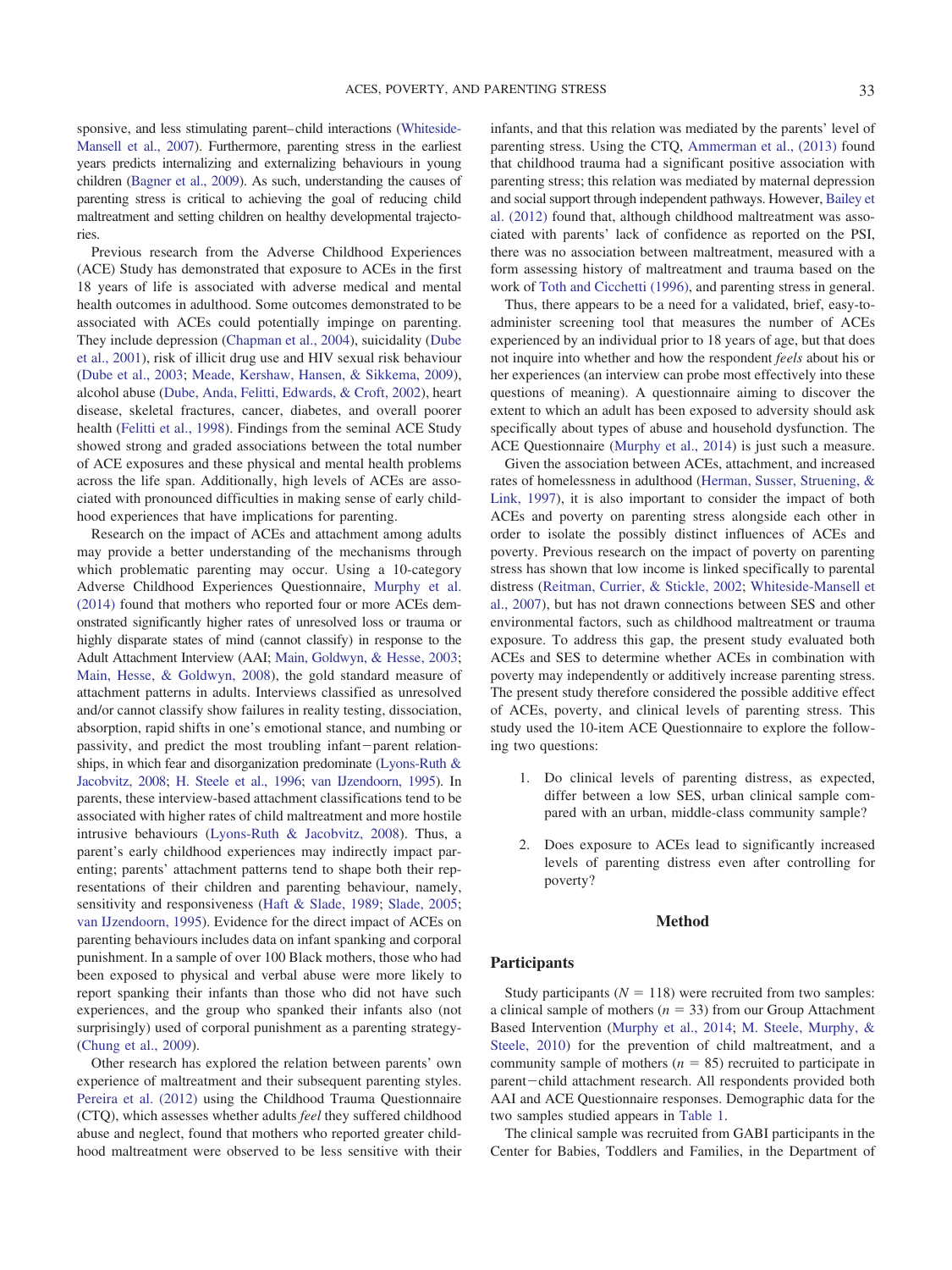<span id="page-2-0"></span>Table 1 *Frequencies (and Percentages) for Social Demographic Characteristics*  $(N = 118)$ 

| Characteristics              | Community sample<br>$(n = 85)$ | Clinical sample<br>$(n = 33)$ |  |
|------------------------------|--------------------------------|-------------------------------|--|
| Age (years)                  |                                |                               |  |
| $19 - 34$                    | 26(31)                         | 18 (55)                       |  |
| $35 - 49$                    | 41 (48)                        | 13 (39)                       |  |
| $50+$                        | 0(0)                           | 1(3)                          |  |
| Did not report               | 18(21)                         | 1(3)                          |  |
| Ethnicity                    |                                |                               |  |
| White                        | 42 (49)                        | 4 (12)                        |  |
| Black/African American       | 5(6)                           | 9(27)                         |  |
| Hispanic/Latina              | 10(12)                         | 17(55)                        |  |
| Asian/Pacific Islander       | 4(5)                           | 0(0)                          |  |
| Did not report               | 24 (28)                        | 2(6)                          |  |
| Income level                 |                                |                               |  |
| Under \$30,000               | 0(0)                           | 33 (100)                      |  |
| \$30,000 or more             | 72 (85)                        | 0(0)                          |  |
| Did not report               | 13(15)                         | 0(0)                          |  |
| Marital status               |                                |                               |  |
| Single                       | 3(4)                           | 20(61)                        |  |
| Married                      | 43 (51)                        | 5(15)                         |  |
| Cohabitating                 | 1(1)                           | 5(15)                         |  |
| Divorced/separated           | 2(2)                           | 0(0)                          |  |
| Did not report               | 39(46)                         | 3(9)                          |  |
| Employment status            |                                |                               |  |
| Not employed                 | 18(21)                         | 26(79)                        |  |
| Employed                     | 39(46)                         | 1(3)                          |  |
| Student                      | 4(5)                           | 2(6)                          |  |
| Did not report               | 24 (28)                        | 4(12)                         |  |
| Reporting $>$ 4 ACEs         | 21(25)                         | 26(79)                        |  |
| Reporting clinical levels of |                                |                               |  |
| parenting stress             | 12(14)                         | 23(70)                        |  |

 $Note.$   $ACE = adverse$  childhood experience.

Pediatrics at Albert Einstein College of Medicine, Bronx, New York. Families are referred to GABI from pediatric screenings [\(Briggs, Racine, & Chinitz, 2007\)](#page-5-19) and/or child welfare agencies when there is a concern regarding the "parent's ability to meet their child's emotional needs" [\(Murphy et al., 2014;](#page-6-6) [M. Steele et](#page-6-13) [al., 2010,](#page-6-13) p. 3). Referrals are typically made when concerns about the parent– child relationship are linked to the parent's own childhood history of loss and trauma, loss of custody of previous children, family's exposure to trauma, and/or potential risk for child neglect and abuse. The poverty group of mothers came from this GABI clinical pilot sample [\(M. Steele et al., 2010\)](#page-6-13). The community sample, the middle/high SES group, also from New York City, was recruited using postings on electronic listservs, flyers in local schools and daycare centers, and word of mouth. Assessments were conducted at the Center for Attachment Research, New School for Social Research, New York, New York.

Institutional review board approval for the study was obtained both from the New School for Social Research and from Albert Einstein College of Medicine. Clinical sample participants were given \$25 and a metro card to enable train travel to/from the research lab. Funding for the work came from Einstein-Montefiore Institute for Clinical and Translational Research.

### **Measures**

**ACE Questionnaire.** The ACE Study was a large epidemiological study of adults using a cohort from the Kaiser Permanente managed care health group in California. The study showed the long-term deleterious physical and mental health effects of child maltreatment [\(Dube et al., 2003;](#page-5-11) [Felitti et al., 1998\)](#page-5-13). The ACE Study questionnaire [\(Dube et al., 2003;](#page-5-11) [Felitti et al., 1998\)](#page-5-13) was adapted and used to assess retrospectively forms of abuse, neglect, and household dysfunction in the current study. Scores range from  $0-10$ , with the latter representing full exposure, at some point in the first 18 years of life, to all 10 forms of household dysfunction and abuse detailed in the questionnaire and summarized below.

*Abuse variables.* Emotional abuse was defined by two questions from the Conflict Tactics Scale (CTS; [Straus, 1979\)](#page-6-14): "Sometimes parents or other adults hurt children. While you were growing up, that is, in your first 18 years of life, how often did a parent, stepparent, or adult living in your home (1) swear at you, insult you, or put you down? (2) act in a way that made you afraid that you might be physically hurt?" Responses of *often* or *very often* to the first question and/or responses of *sometimes*, *often*, or *very often* to the second question contributed to a binary score (yes) for exposure to emotional abuse in childhood.

Physical abuse was similarly defined by two questions from the CTS [\(Straus, 1979\)](#page-6-14): "While you were growing up, that is, during your first 18 years of life, how often did a parent, step-parent, or other adult in your home actually (1) push, grab, slap, or throw something at you? (2) hit you so hard that you had marks or were injured?" Responses of *sometimes*, *often*, or *very often* to Question 1 and/or *once/twice*, *sometimes*, *often* or *very often* to Question 2 contributed to a binary (yes) score for exposure to physical abuse during childhood.

Sexual abuse was determined by four questions from [Wyatt](#page-6-15) [\(1985\):](#page-6-15)

"Some people, while they are growing up in their first 18 years of life, had a sexual experience with an adult or someone at least 5 years older than themselves. These experiences may have involved a relative, family friend, or stranger. During your first 18 years of life, did an adult, relative, family friend, or stranger ever (1) touch or fondle your body in a sexual way, (2) have you touch their body in a sexual way, (3) attempt to have any type of sexual intercourse with you (oral, anal, or vaginal), or (4) actually have any type of sexual intercourse with you (oral, anal, or vaginal)?"

Answering yes to any of the four questions defined sexual abuse.

*Neglect variables.* For physical neglect, three items from the CTQ [\(Bernstein et al., 1994\)](#page-5-20); were used: "While you were growing up, how true were each of the following statements? (1) You did not have enough to eat, (2) You had to wear dirty clothes, (3) There was someone to take you to the doctor if you needed it, and (4) Your parents were too drunk or high to take care of the family." Responses of *sometimes*, *often*, or *very often* to the first, second, or fourth question, and/or *never*, *once/twice*, or *sometimes* to the third question determined physical neglect.

*Household dysfunction variables.* Witnessing domestic violence (battered mother) was assessed using four questions from the CTS [\(Straus, 1979\)](#page-6-14): "Sometimes physical blows occur between parents. How often did your father (or stepfather) or mother's boyfriend do any of these things to your mother (or stepmother)? (1) Push, grab, slap, or throw something at her, (2) kick, bite, hit her with a fist, or hit her with something hard, (3) repeatedly hit her for over at least a few minutes, or (4) threaten her with a knife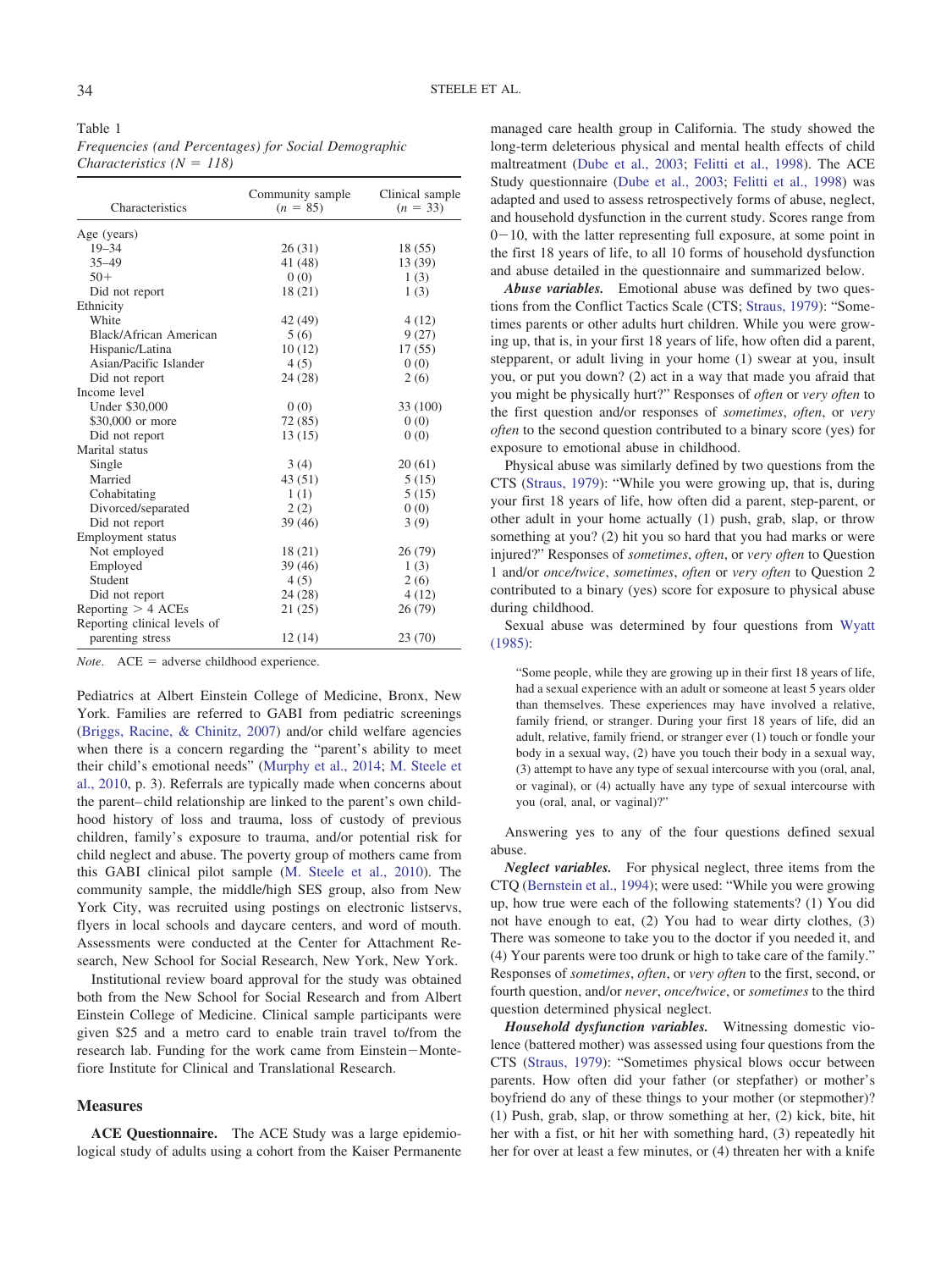or gun, or use a knife or gun to hurt her." A response of *sometimes*, *often*, or *very often* to Question 1 or 2, or any response other than *never* to either the Question 3 or 4 defined exposure to domestic violence.

A response of yes to the question, "Were your parents ever separated or divorced?" defined parental separation or divorce [\(Dube et al., 2003\)](#page-5-11). Mental illness in the household was defined by answering yes to either one or both of the following: (a) "Was anyone in your household mentally ill or depressed?" (b) "Did anyone attempt to commit suicide?" [\(Felitti et al., 1998\)](#page-5-13).

Similarly, substance abuse in the household was defined by two questions [\(Schoenborn, 1991\)](#page-6-16): "During your first 18 years of life did you ever live with anyone who was a problem drinker or alcoholic?" or "used street drugs?" A yes response to either question determined childhood exposure to substance abuse. An incarcerated household member [\(Felitti et al., 1998\)](#page-5-13) was defined by a response of *once/twice*, *sometimes*, *often*, or *very often* to the question: "Did anyone in your household go to prison?"

*Test-retest reliability.* Because ACEs provide retrospective reports of one's ACEs, assessment of validity is challenging. However, the ability to establish test–retest reliability of the ACE measures provides indication that the measures will lead to stable responses over time. Once an adverse experience, such as abuse or exposure to alcoholic parent, has occurred, it cannot be changed or removed. Therefore, in the absence of substantiation and validation of maltreatment, the best psychometric property that can be used in retrospective self-reported exposures is test–retest reliability. [Dube et al. \(2003\)](#page-5-11) found that the retrospective reports of ACEs had good-to-excellent test–retest reliability. In addition, the measures used to assess ACEs were highly interrelated, and greater exposure to ACEs has been repeatedly correlated with adverse adult health outcomes [\(Dong, Anda, Dube, Giles, & Felitti, 2003;](#page-5-21) [Dube et al., 2003\)](#page-5-11).

**Parenting Stress Index-Short Form.** The PSI-SF [\(Abidin,](#page-5-7) [1995\)](#page-5-7) is a 36-item self-report measure assessing the level of stress experienced in parenting. The PSI-SF provides a Total Stress score based on the sum of three subscales that assess different components of parenting stress related to the parent, the child, and the relationship: Parental Distress, Parent-Child Dysfunctional Interaction, and Difficult Child. The PSI-SF has adequate internal reliability [\(Abidin, 1995;](#page-5-7) [Anthony et al., 2005;](#page-5-22) [Reitman, Currier,](#page-6-12) [& Stickle, 2002\)](#page-6-12) and retest reliability [\(Abidin, 1995;](#page-5-7) [Haskett,](#page-5-23) [Ahern, Ward, & Allaire, 2006\)](#page-5-23).

For the current study, we relied on the Total Stress score, which is based on the three 12-item PSI subscales, which have 5-point scale response categories. This Total Stress score is used to identify those parents in the clinical range (at or above a raw score of 82) in order to report on this clinical outcome in [Table 1.](#page-2-0) Regression results were based on using the Parental Distress subscale as the dependent variable, commonly considered the most revealing aspect of the PSI scores, with all questions directly tapping into stress experienced by the parent.

#### **Results**

We organized results into two sections: (a) demographics of the two samples and (b) inferential results predicting parenting distress from ACEs after controlling for SES/poverty.

[Table 1](#page-2-0) shows the demographic data and study variable statistics for the mothers from the clinical and the community-based samples. [Table 1](#page-2-0) reveals that there was more ethnic diversity in the clinical group. The most striking difference between the groups related to income: All participants in the clinical group earned less than \$30,000 annually, placing them in poverty, compared with the community group in which all participants indicated income either higher or considerably higher than this poverty threshold (some in the community group did not answer this question). We therefore refer to the two groups as the poverty and the middle-income groups. Most notably, in [Table 1](#page-2-0) (bottom), 70% (23 of 33) of mothers in the poverty group reported clinical levels of parenting stress while only 14% (12 of 85) of the middle-income group reported this level of parenting stress,  $\chi^2(1) = 35.20, p < .001$ . [Table 1](#page-2-0) presents the threshold of four or more ACEs, and the clinical level of parenting stress, for illustrative purposes because so much prior published research has relied on these thresholds. [Table 1](#page-2-0) also indicates that the poverty and the middle-income groups differed significantly in terms of their exposure to four or more ACEs, with 25% (21 of 85) of the middle-income group in this high ACE group and 79% (26 of 33) of the poverty group of mothers in this high ACE group. [Table 2](#page-3-0) relies on the dimensional scoring of parenting stress and ACEs to maximize power for the standard linear regression model used to test the main study hypothesis that, even after controlling for SES, exposure to ACEs leads to parenting stress.

To test the study's main hypothesis, a linear regression was computed with Parenting Distress subscale as the dependent (outcome) variable, and mothers' ACE scores were entered as the predictor variable, after controlling for SES. These results are shown in [Table 2.](#page-3-0)

As [Table 2](#page-3-0) reveals, with Parenting Distress as the dependent variable, at the first step SES/poverty was entered with a resulting *F*(1, 116) value of 38.3 ( $p < .001$ ), and 25% of the variance in parenting stress was explained. [Table 2](#page-3-0) also shows that, at the second step, mothers' exposure to ACEs was entered, *F*(1, 115) change  $= 9.9$ ,  $p < .002$ , with 31% of the variance in parenting stress explained ( $\Delta R^2 = 6\%$ ).

Not shown in [Table 2,](#page-3-0) but relevant to the claim that ACEs may carry independent significant weight in predicting parenting distress after taking into account poverty, the correlations were significant between all pairs of variables. At the level of direct (Pearson) correlation, parent distress and SES/poverty were sig-

<span id="page-3-0"></span>Table 2

*Summary of Linear Regression Results Modeling Influences on Parenting Distress From SES/Poverty and Exposure to Adverse Childhood Experiences in the First 18 Years of Life*

| Variable    | B coeff | SE   | ß   |           | $\Delta R^2$ |
|-------------|---------|------|-----|-----------|--------------|
| Step 1      |         |      |     |           |              |
| SES/poverty | 10.22   | 1.65 | .50 | $6.19***$ | 25%          |
| Step 2      |         |      |     |           |              |
| SES/poverty | 6.48    | 1.99 | .32 | $3.26*$   |              |
| ACEs        | 0.93    | 0.30 | .31 | $3.15*$   | 6%           |

*Note*.  $R^2 = 31\%$  at Step 2. ACE = adverse childhood experience; coeff = coefficient; SES = socioeconomic status.<br>  $p < .01$ .  $m_p < .001$ .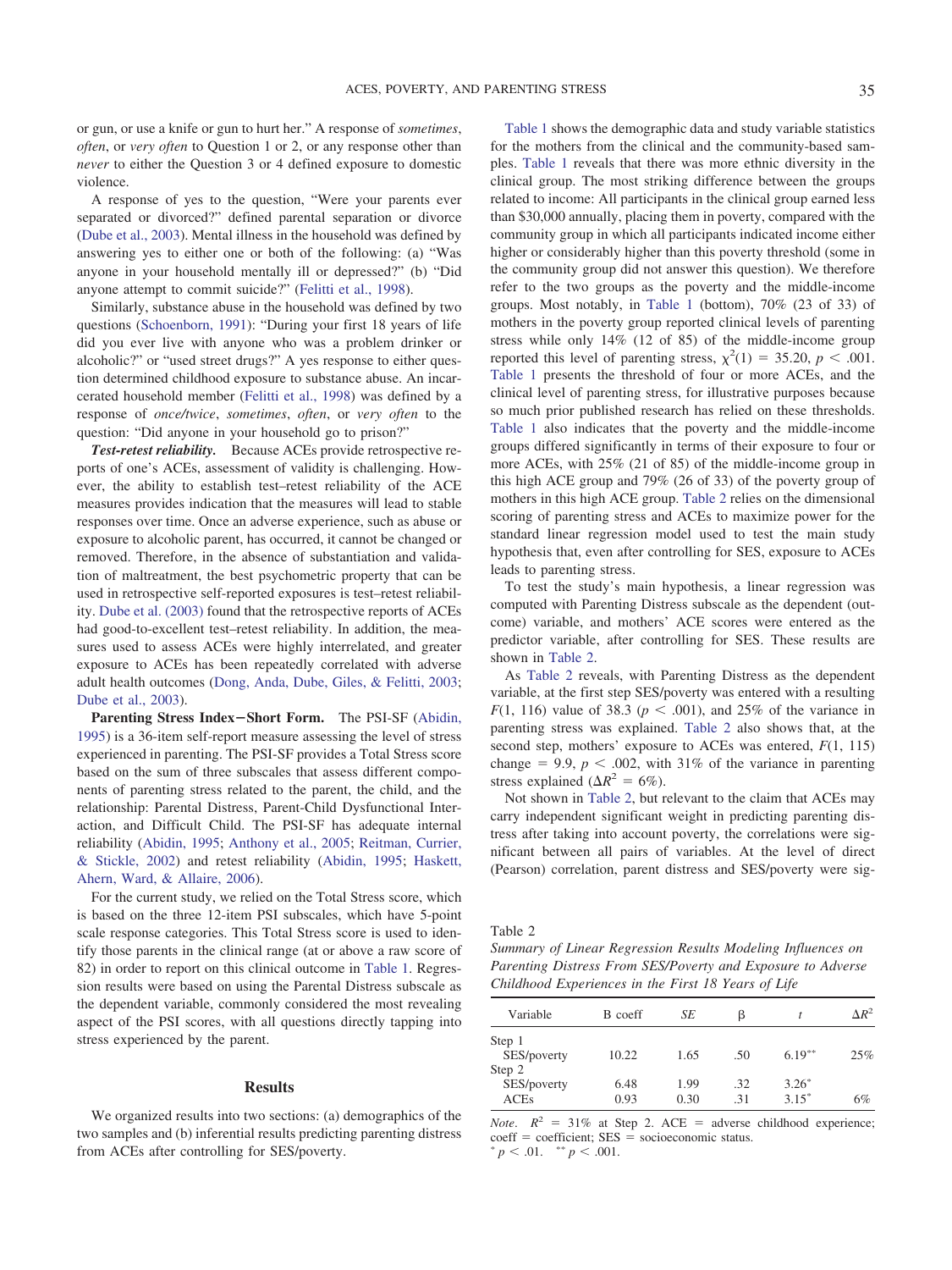nificantly correlated  $(r = .50)$ , with both parent distress and ACEs  $(r = .49)$  and ACEs and SES/poverty also correlating significantly  $(r = .60)$ . Thus, the regression model in [Table 2](#page-3-0) indicates that, even after controlling for the link between SES and parenting distress, exposure to ACEs in the first 18 years of life carries an independent significant influence.

#### **Discussion**

ACEs are a risk factor for the intergenerational transmission of unhealthy parent– child attachments. The current study provides further support for use of a 25-item, 10 category questionnaire that measures parents' exposure to household dysfunction and abuse in their first 18 years of life [\(Murphy et al., 2014\)](#page-6-6). That is, maternal report of exposure to ACEs during childhood is significantly associated with parental stress, even after controlling for poverty and being at-risk (i.e., clinical sample). The data indicated that, beyond the significant influences of poverty and clinical status, exposure to ACEs significantly contributed to mothers' reports of stress in the parenting role. Given long established links between parenting stress and adverse child outcomes, including lack of school readiness and child behavior problems, identifying significant correlates between ACEs and parent distress – as the current results do – could promote early identification of parents (and children) at risk who are most in need of support from health care providers. As John [Bowlby \(1951\)](#page-5-0) never hesitated to suggest: "a society that values its children must cherish their parents" (p. 84).

It is not surprising that the data showed low levels of parenting stress among the middle-income (middle/high SES) community group, with significantly higher levels among the impoverished clinical group. Mounting evidence has documented income-related health disparities. For low SES parents, the stress of living in poverty creates worry about having resources to sustain family life. The data in the study have also demonstrated that, beyond the powerful influence of low SES on parenting distress, exposure to adverse childhood experiences makes an independent contribution to parenting distress. In other words, both lower income and wealthy parents may be carrying a burden of adverse childhood experiences and this alone may lead to parenting stress.

In our sample, poverty and adversity during childhood were highly comorbid. Yet, we cannot assume an isomorphic link between poverty and high ACE exposure, because we did not include in the present research a lower income nonclinical comparison group. But the observation that high ACE exposure impacted even the middle-income nonclinical group is chastening. ACE exposure, no matter what the family's ethnic or economic profile, is a risk factor for parenting in the next generation. In other words, while poverty makes parenting more stressful, ACEs add to that burden significantly, and lead to parenting stress even among wellresourced middle/high SES parents.

These results are consistent with previous findings, that have shown childhood exposure to trauma and poverty each predict higher parenting stress [\(Ammerman et al., 2013;](#page-5-17) [Pereira et al.,](#page-6-3) [2012\)](#page-6-3). Yet, these are the first data to explore this relation using the ACE Questionnaire [\(Murphy et al., 2014\)](#page-6-6), which was developed based on the seminal ACE Study, in consult with Shanta Dube, and identifies exposure to 10 different categories of adverse childhood experiences. The landmark ACE Study found that exposure to four or more categories of child abuse, neglect, or household dysfunction predicted significantly higher risk for physical and mental health problems [\(Dube et al., 2001;](#page-5-10) [Dube et al., 2002;](#page-5-12) [Dube et al.,](#page-5-11) [2003\)](#page-5-11). Together with findings that have shown a threshold of four or more ACEs is significantly associated with unresolved states of mind with regard to attachment [\(Murphy et al., 2014\)](#page-6-6), the results of this study provide further evidence for the impact that adverse childhood experiences have on adults' experiences of parenting.

This study has several imitations. Our community sample lacked a low SES nonclinical comparison group. Also, with respect to the middle SES comparison group studied, information on how many of these parents overcame poverty in childhood was not available to the research team. Across the SES spectrum, it is important to recognise that not all adults who experienced child maltreatment have high levels of parenting stress. Similarly, the present research did not examine how individual characteristics of the parent or child, such as personality or temperament, interact with past and present ecological factors to influence stress. The present study also could not take account of ongoing exposure to trauma in adulthood or other current stressors, aside from poverty, which may impact parenting stress. The contribution of racial discrimination to anxiety, stress, and feelings of self-efficacy, both in general and in the parenting role, would be an important factor to consider in ongoing work of the kind begun with this study, with its restricted focus on the impact of ACEs on parenting stress.

Despite these limitations, the present study provides further validation of the ACE Questionnaire initially validated by way of convergent validity with the AAI unresolved/can't classify (CC) disorganized status [\(Murphy et al., 2014\)](#page-6-6). Thus the current results contribute to the body of evidence supporting greater and wider screening for ACEs in prenatal and pediatric services in order to identify risk factors for problematic parenting. This would permit the targeting of therapeutic trauma- and attachment-informed services to stem the intergenerational transmission of household dysfunction and abuse in the next generation. For example, parents scoring above the well-known threshold of ACEs (e.g., 4 of 10), known to put the individual at high risk for all range of adverse health outcomes, may be invited to participate in an AAI [\(Main et](#page-6-7) [al., 2003;](#page-6-7) [Main et al., 2008\)](#page-6-8) so that a helping professional may gain insights into the meaning ACEs have for the parent and, therefore, be able to recommend an attachment-based intervention to best suit the parent's (and child's) needs. This may take the form of a group intervention (e.g., [Murphy et al., 2015\)](#page-6-17) or a range of tested individual interventions, clinic- and home-based, often focusing on improving the parent's reflective functioning and so his or her parenting [\(Slade, 2005\)](#page-6-10). In any case, reliance on the ACE Questionnaire should be thought of as a valuable screening tool, permitting health professionals working with parents to know who is most at risk, or who is most in need of close observation and support. The attachment-informed clinician, with relevant training [\(Bowlby, 1988\)](#page-5-24), will know how best to proceed in the interest of the parent, his or her child, and the wider family.

### **Résumé**

Les expériences négatives durant l'enfance (ENE) sont associées a` des problèmes de santé physique et mentale à l'âge adulte, ainsi qu'a` des états d'esprit non résolus ou discordants au sujet de l'attachement qui ont des répercussions néfastes sur les comportements des parents. Actuellement, il n'existe aucune étude sur la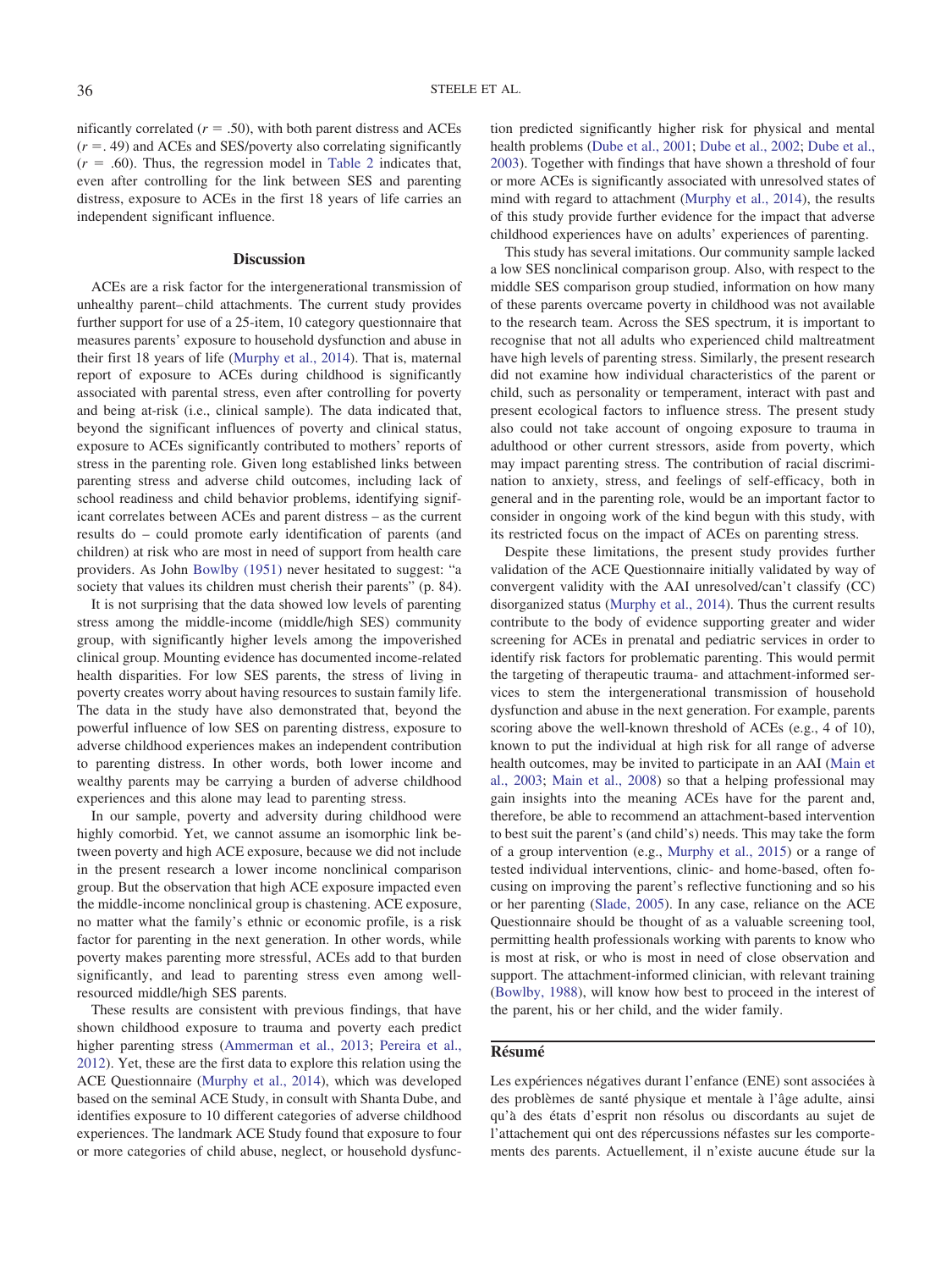relation entre les ENE et les expériences subjectives d'adultes sur le plan du stress parental, dans laquelle la pauvreté reliée au statut socioéconomique (SSE) a été contrôlée, d'où le principal objectif de la présente étude. Nous avons examiné la présence d'ENE parmi 118 mères ( $n = 33$  SSE faible ou appauvri, et  $n = 85$  SSE moyen ou élevé) ainsi que la détresse suscitée par leur rôle de parent. Les participantes ont répondu à un questionnaire sur les ENE évaluant l'exposition a` 10 expériences négatives durant l'enfance (par ex., abus, négligence, foyer dysfonctionnel), ainsi qu'au Parenting Stress Index\_Short Form. La détresse liée au parentage et les ENE étaient, de façon significative, plus fréquentes parmi le groupe du SSE faible. Toutefois, même après avoir contrôlé le SSE, dans un modèle de régression linéaire, les scores d'ENE ajoutaient des variations significatives expliquées dans la détresse des parents. La discussion des résultats porte sur le besoin d'administrer des tests pour déceler les ENE dans les milieux prénataux et pédiatriques en vue de repérer les traumatismes et d'offrir des traitements axés sur l'attachement, dans le but de réduire la transmission intergénérationnelle de risques associés au parentage déficient.

*Mots-clés :* expériences négatives durant l'enfance, stress parental, pauvreté, violence envers les enfants.

### **References**

- <span id="page-5-17"></span><span id="page-5-7"></span>Abidin, R. R. (1995). *Manual for the parenting stress index*. Odessa, FL: Psychological Assessment Resources.
- Ammerman, R. T., Shenk, C. E., Teeters, A. R., Noll, J. G., Putnam, F. W., & van Ginkel, J. B. (2013). Multiple mediation of trauma and parenting stress in mothers in home visiting. *Infant Mental Health Journal, 34,* 234 –241. <http://dx.doi.org/10.1002/imhj.21383>
- <span id="page-5-22"></span>Anthony, L. G., Anthony, B. J., Glanville, D. N., Naiman, D. Q., Waanders, C., & Shaffer, S. (2005). The relationships between parenting stress, parenting behaviour and preschoolers' social competence and behaviour problems in the classroom. *Infant and Child Development, 14,* 133–154. <http://dx.doi.org/10.1002/icd.385>
- <span id="page-5-8"></span>Bagner, D. M., Sheinkopf, S. J., Miller-Loncar, C., LaGasse, L. L., Lester, B. M., Liu, J.,... Das, A. (2009). The effect of parenting stress on child behavior problems in high-risk children with prenatal drug exposure. *Child Psychiatry and Human Development, 40,* 73– 84. [http://dx.doi.org/](http://dx.doi.org/10.1007/s10578-008-0109-6) [10.1007/s10578-008-0109-6](http://dx.doi.org/10.1007/s10578-008-0109-6)
- <span id="page-5-4"></span>Bailey, H. N., DeOliveira, C. A., Wolfe, V. V., Evans, E. M., & Hartwick, C. (2012). The impact of childhood maltreatment history on parenting: A comparison of maltreatment types and assessment methods. *Child Abuse & Neglect, 36,* 236 –246. [http://dx.doi.org/10.1016/j.chiabu.2011](http://dx.doi.org/10.1016/j.chiabu.2011.11.005) [.11.005](http://dx.doi.org/10.1016/j.chiabu.2011.11.005)
- <span id="page-5-20"></span>Bernstein, D. P., Fink, L., Handelsman, L., Foote, J., Lovejoy, M., Wenzel, K., . . . Ruggiero, J. (1994). Initial reliability and validity of a new retrospective measure of child abuse and neglect. *The American Journal of Psychiatry, 151,* 1132–1136. <http://dx.doi.org/10.1176/ajp.151.8.1132>
- <span id="page-5-24"></span><span id="page-5-0"></span>Bowlby, J. (1951). Maternal care and mental health. *Bulletin of the World Health Organization, 3,* 355–533.
- <span id="page-5-19"></span>Bowlby, J. (1988). *A secure base: Parent– child attachment and healthy human development*. New York, NY: Basic Books.
- <span id="page-5-9"></span>Briggs, R. D., Racine, A. D., & Chinitz, S. (2007). Preventive pediatric mental health care: A co-location model. *Infant Mental Health Journal, 28,* 481– 495. <http://dx.doi.org/10.1002/imhj.20149>
- Chapman, D. P., Whitfield, C. L., Felitti, V. J., Dube, S. R., Edwards, V. J., & Anda, R. F. (2004). Adverse childhood experiences and the risk of depressive disorders in adulthood. *Journal of Affective Disorders, 82,* 217–225. <http://dx.doi.org/10.1016/j.jad.2003.12.013>
- <span id="page-5-16"></span>Chung, E. K., Mathew, L., Rothkopf, A. C., Elo, I. T., Coyne, J. C., & Culhane, J. F. (2009). Parenting attitudes and infant spanking: The influence of childhood experiences. *Pediatrics, 124,* e278 – e286. [http://](http://dx.doi.org/10.1542/peds.2008-3247) [dx.doi.org/10.1542/peds.2008-3247](http://dx.doi.org/10.1542/peds.2008-3247)
- <span id="page-5-3"></span>Cowan, P. A., & Cowan, C. P. (1988). Changes in marriage during the transition to parenthood: Must we blame the baby? In G. Y. Michaels & W. A. Goldlberg (Eds.), *The transition to parenthood: Current theory* and research (pp. 114-154). New York, NY: Cambridge University Press.
- <span id="page-5-5"></span>Crnic, K. A., Gaze, C., & Hoffman, C. (2005). Cumulative parenting stress across the preschool period: Relations to maternal parenting and child behaviour at age 5. *Infant and Child Development, 14,* 117–132. [http://](http://dx.doi.org/10.1002/icd.384) [dx.doi.org/10.1002/icd.384](http://dx.doi.org/10.1002/icd.384)
- <span id="page-5-6"></span>Deater-Deckard, K. (1998). Parenting stress and child adjustment: Some old hypotheses and new questions. *Clinical Psychology: Science and Practice, 5,* 314 –332. [http://dx.doi.org/10.1111/j.1468-2850.1998](http://dx.doi.org/10.1111/j.1468-2850.1998.tb00152.x) [.tb00152.x](http://dx.doi.org/10.1111/j.1468-2850.1998.tb00152.x)
- <span id="page-5-21"></span>Dong, M., Anda, R. F., Dube, S. R., Giles, W. H., & Felitti, V. J. (2003). The relationship of exposure to childhood sexual abuse to other forms of abuse, neglect, and household dysfunction during childhood. *Child Abuse & Neglect, 27,* 625– 639. [http://dx.doi.org/10.1016/S0145-](http://dx.doi.org/10.1016/S0145-2134%2803%2900105-4) [2134\(03\)00105-4](http://dx.doi.org/10.1016/S0145-2134%2803%2900105-4)
- <span id="page-5-10"></span>Dube, S. R., Anda, R. F., Felitti, V. J., Chapman, D. P., Williamson, D. F., & Giles, W. H. (2001). Childhood abuse, household dysfunction, and the risk of attempted suicide throughout the life span: Findings from the Adverse Childhood Experiences Study. *JAMA: Journal of the American Medical Association, 286,* 3089 –3096. [http://dx.doi.org/10.1001/jama](http://dx.doi.org/10.1001/jama.286.24.3089) [.286.24.3089](http://dx.doi.org/10.1001/jama.286.24.3089)
- <span id="page-5-12"></span>Dube, S. R., Anda, R. F., Felitti, V. J., Edwards, V. J., & Croft, J. B. (2002). Adverse childhood experiences and personal alcohol abuse as an adult. *Addictive Behaviors, 27,* 713–725. [http://dx.doi.org/10.1016/](http://dx.doi.org/10.1016/S0306-4603%2801%2900204-0) [S0306-4603\(01\)00204-0](http://dx.doi.org/10.1016/S0306-4603%2801%2900204-0)
- <span id="page-5-11"></span>Dube, S. R., Felitti, V. J., Dong, M., Chapman, D. P., Giles, W. H., & Anda, R. F. (2003). Childhood abuse, neglect, and household dysfunction and the risk of illicit drug use: The adverse childhood experiences study. *Pediatrics, 111,* 564 –572. [http://dx.doi.org/10.1542/peds.111.3](http://dx.doi.org/10.1542/peds.111.3.564) [.564](http://dx.doi.org/10.1542/peds.111.3.564)
- <span id="page-5-13"></span>Felitti, V. J., Anda, R. F., Nordenberg, D., Williamson, D. F., Spitz, A. M., Edwards, V.,... Marks, J. S. (1998). Relationship of childhood abuse and household dysfunction to many of the leading causes of death in adults. The Adverse Childhood Experiences (ACE) Study. *American Journal of Preventive Medicine, 14,* 245–258.
- <span id="page-5-1"></span>Fraiberg, S., Adelson, E., & Shapiro, V. (1975). Ghosts in the nursery: A psychoanalytic approach to the problems of impaired infant-mother relationships. *Journal of the American Academy of Child Psychiatry, 14,* 387– 421. [http://dx.doi.org/10.1016/S0002-7138\(09\)61442-4](http://dx.doi.org/10.1016/S0002-7138%2809%2961442-4)
- <span id="page-5-2"></span>Grossmann, K. E., Grossmann, K., & Waters, E. (Eds.). (2005). *Attachment from infancy to adulthood: The major longitudinal studies*. New York, NY: Guilford Press.
- <span id="page-5-15"></span>Haft, W. L., & Slade, A. (1989). Affect attunement and maternal attachment: A pilot study. *Infant Mental Health Journal, 10,* 157– 172. [http://dx.doi.org/10.1002/1097-0355\(198923\)10:3](http://dx.doi.org/10.1002/1097-0355%28198923%2910:3%3C157::AID-IMHJ2280100304%3E3.0.CO;2-3)&157::AID-[IMHJ2280100304](http://dx.doi.org/10.1002/1097-0355%28198923%2910:3%3C157::AID-IMHJ2280100304%3E3.0.CO;2-3)>3.0.CO;2-3
- <span id="page-5-23"></span>Haskett, M. E., Ahern, L. S., Ward, C. S., & Allaire, J. C. (2006). Factor structure and validity of the Parenting Stress Index-Short Form. *Journal of Clinical Child and Adolescent Psychology, 35,* 302–312. [http://](http://dx.doi.org/10.1207/s15374424jccp3502_14) [dx.doi.org/10.1207/s15374424jccp3502\\_14](http://dx.doi.org/10.1207/s15374424jccp3502_14)
- <span id="page-5-18"></span>Herman, D. B., Susser, E. S., Struening, E. L., & Link, B. L. (1997). Adverse childhood experiences: Are they risk factors for adult homelessness? *American Journal of Public Health, 87,* 249 –255. [http://dx.doi](http://dx.doi.org/10.2105/AJPH.87.2.249) [.org/10.2105/AJPH.87.2.249](http://dx.doi.org/10.2105/AJPH.87.2.249)
- <span id="page-5-14"></span>Lyons-Ruth, K., & Jacobvitz, D. (2008). Attachment disorganization: Genetic factors parenting contexts, and developmental transformations.